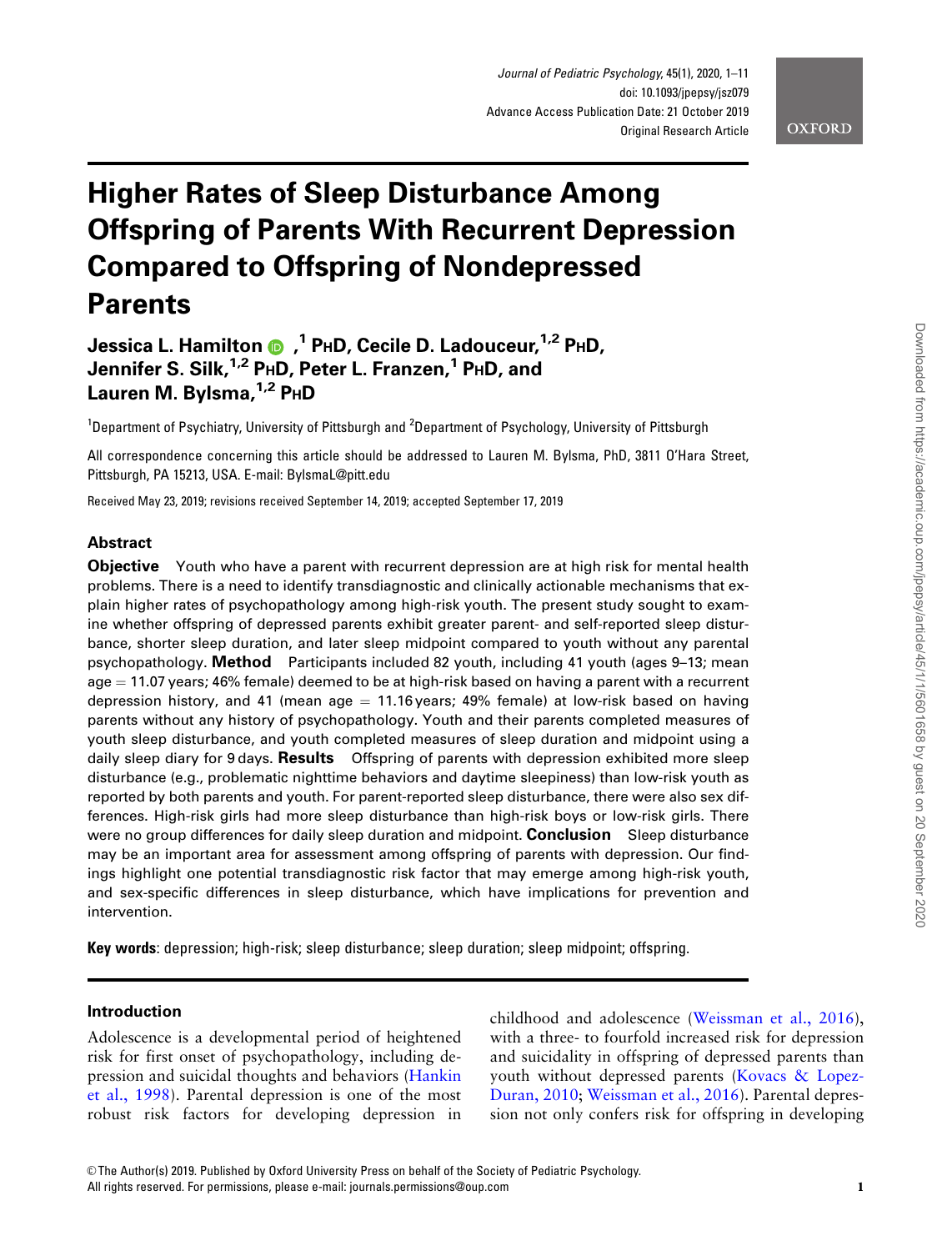depression, but also increases the likelihood of youth experiencing other disorders, such as anxiety, behavioral problems, and substance use [\(Lieb, Isensee,](#page-9-0) [Hofler, Pfister, & Wittchen, 2002](#page-9-0)). Although a range of factors have been identified as potential mechanisms linking parental depression to offspring psychopathology [\(Goodman & Gotlib, 1999](#page-8-0)), including genetic heritability, impaired emotion regulation ([Silk,](#page-9-0) [Shaw, Skuban, Oland, & Kovacs, 2006](#page-9-0)), and family functioning [\(Daches, Vine, Layendecker, George,](#page-8-0) & [Kovacs, 2018\)](#page-8-0), there remains a need to identify risk factors that are developmentally informed, transdiagnostic, and modifiable to aid in early prevention and intervention efforts among high-risk offspring.

Sleep disturbances have received increasing attention as a promising target of prevention and intervention for psychiatric disorders ([Harvey, 2009](#page-8-0); [Harvey](#page-8-0) [et al., 2016\)](#page-8-0). This is particularly relevant during adolescence when sleep undergoes significant developmental changes [\(Carskadon, 2011\)](#page-8-0). Biological shifts in sleep, including changes in the circadian system that delay onset of melatonin, and slower build-up of the homeostatic "sleep" drive, contribute to an increased biological preference toward eveningness among adolescents [\(Hagenauer, Perryman, Lee,](#page-8-0) & [Carskadon,](#page-8-0) [2009\)](#page-8-0). Increased psychosocial demands, such as academic pressure, extracurricular activities, and latenight socializing, all combine to push sleep toward both biological and behaviorally induced later bedtimes and sleep midpoints [\(Carskadon, 2011;](#page-8-0) [Hagenauer et al., 2009](#page-8-0); [Wong, Hasler, Kamarck,](#page-10-0) [Muldoon,](#page-10-0) & [Manuck, 2015\)](#page-10-0). School start times remain early and typically shift even earlier as youth transition to middle school and again to high school. This combination of biological and environmental factors results in the majority of youth receiving less than 8 hrs of sleep per night and falling short of the recommended 9–11 hrs for youth ages 10–13 and 8–10 hrs of sleep for youth ages 14–17 ([Hirshkowitz et al.,](#page-9-0) [2015\)](#page-9-0). Insomnia and sleep disturbance also increase across adolescence, with girls more likely to develop insomnia [\(Johnson, Roth, Schultz, & Breslau, 2006\)](#page-9-0). Given developmental changes related to sleep duration (e.g., total time asleep), sleep midpoint (i.e., middle clock time of the sleep cycle), and sleep disturbance (e.g., difficulty falling and staying asleep, problematic nighttime behaviors, and daytime sleepiness), targeting these aspects of poor sleep may be critical for mental health prevention. Indeed, studies indicate that poor sleep precedes and predicts the onset of psychopathology [\(Hertenstein et al., 2019](#page-8-0); [Zhang et al.,](#page-10-0) [2017\)](#page-10-0). In particular, short sleep duration, later sleep midpoint, and sleep disturbance predict depression ([Clarke & Harvey, 2012](#page-8-0); [Roberts](#page-9-0) & [Duong, 2014\)](#page-9-0), anxiety ([McMakin & Alfano, 2015\)](#page-9-0), and suicidality ([Liu et al., 2019](#page-9-0)).

Offspring of parents with depression have higher rates of psychiatric disorders. Poor sleep may be a candidate mechanism that explains the development of higher rates across psychiatric disorders among these vulnerable youth. Specifically, parents with depression may directly or indirectly contribute to poor sleep in their offspring through genetic risk, parenting practices (e.g., bedtime routine; modeling behavior), and/or associated environmental factors (e.g., stress, inadequate sleeping environment) that disrupt or impede healthy sleep ([Goodman & Gotlib, 1999;](#page-8-0) [Hall](#page-8-0) & [Nethery, 2018\)](#page-8-0). High-risk youth (i.e., offspring of depressed parents) may not only be more likely to develop sleep problems, but also more vulnerable to the cognitive and affective consequences of poor sleep ([Palmer & Alfano, 2017\)](#page-9-0). Indeed, several studies identify differences in sleep between offspring of parents with and without depression ([Chen, Burley, & Gotlib,](#page-8-0) [2012\)](#page-8-0) and risk for later disorder ([Silk et al., 2007\)](#page-9-0). Using actigraphy, questionnaires, and diary reports in 44 girls (10–16 years old) with and without maternal depression, high-risk girls reported poorer subjective sleep quality than low-risk girls, but there were no differences between actigraphy-derived or diary-reported sleep measures. This finding suggests that there only may be a subjective, but not objective, difference in sleep ([Chen et al., 2012\)](#page-8-0), reflecting a potential cognitive bias among high-risk offspring [\(Gobin, Banks,](#page-8-0) [Fins, & Tartar, 2015](#page-8-0)). However, objective indices of sleep may differentiate risk for psychopathology over time among offspring of parents with mood disorders ([Silk et al., 2007;](#page-9-0) [Soehner et al., 2019\)](#page-9-0). A longitudinal study of 14 high-risk girls found that those with longer sleep onset latency (derived from electroencephalography records) were more likely to have onset of major depression in young adulthood [\(Silk et al., 2007](#page-9-0)). A second longitudinal study of offspring of parents with bipolar disorders found that changes in sleep patterns (e.g., shorter sleep duration, later sleep timing, longer sleep latency, nighttime awakenings, and greater daytime sleepiness) also experienced increases in psychiatric symptoms over time ([Soehner et al., 2019](#page-9-0)).

Together, these studies highlight the importance of examining sleep among offspring of parents with depression. Notably, however, research is needed to examine offspring prior to the onset of psychopathology to determine whether sleep problems are present prior to disorder rather than simply as a correlate. Given differences in development and psychiatric risk between adolescent girls and boys, with girls more at risk [\(Zahn-Waxler, Shirtcliff, & Marceau, 2008\)](#page-10-0), it is also important to examine sex differences in sleep characteristics between high and low risk youth. Identifying potential sex differences between female and male high-risk youth may reveal unique or shared risk pathways and targets for prevention. Thus, the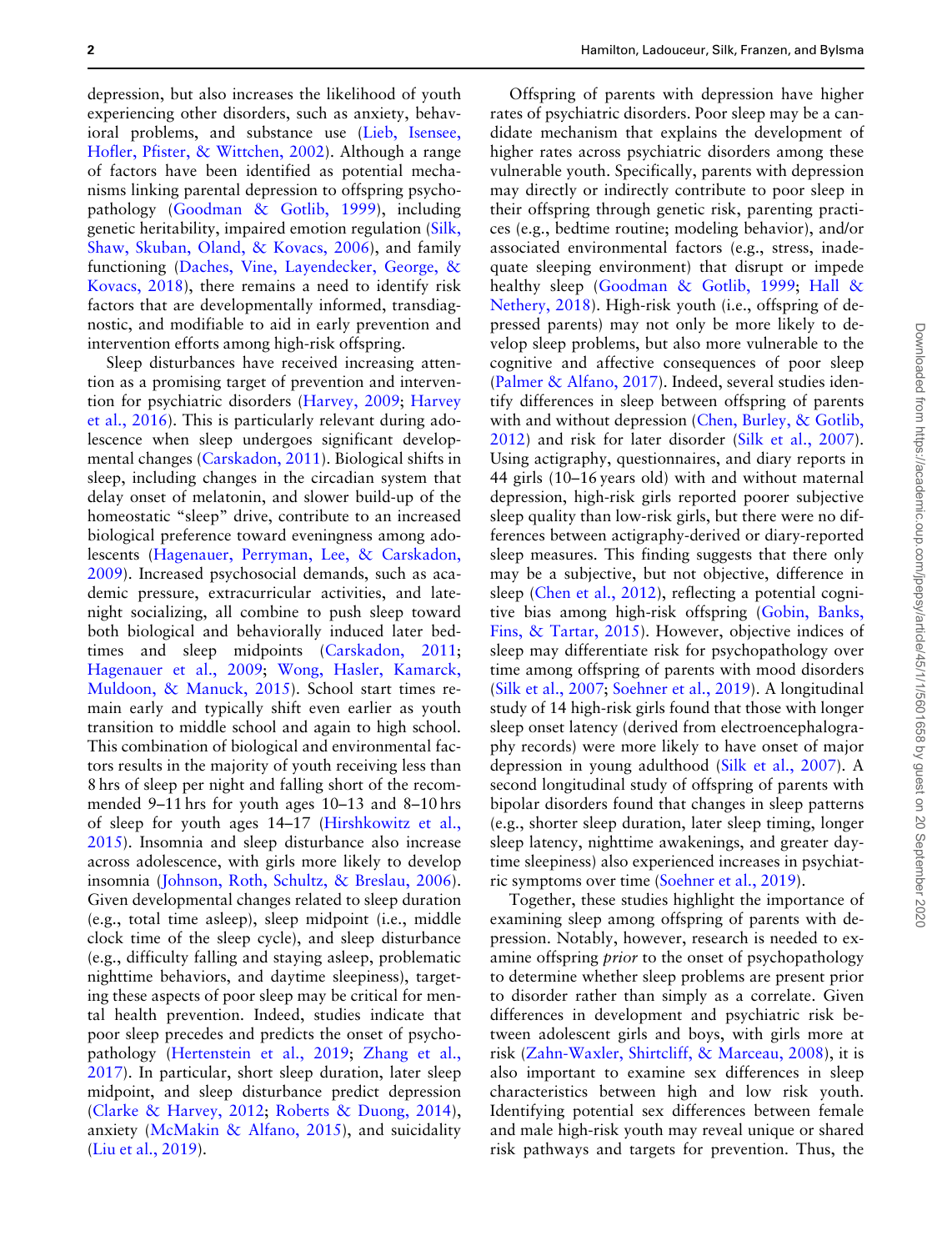current study sought to test the hypothesis that highrisk youth (based on parents with recurrent depression) would exhibit impaired sleep patterns, including shorter duration, later midpoint, and more disturbance using questionnaires and sleep diaries, which may provide better estimates of sleep patterns than single items at one point in time. As an exploratory aim, we also explored potential sex differences in these processes. Building upon past research, the current study offers a unique contribution by examining both female and male offspring of parents with recurrent depression (including both biological mothers and fathers), younger offspring than prior studies, and assessment of multiple sleep characteristics by both sleep diary and parent- and youth-reported self-report measures.

#### Method

## Study Recruitment and Participants

Participants included 82 youth (aged 9–13, 46% female) determined to be at high or low risk based on having at least one biological parent with recurrent depression (2 or more episodes; 88% were mothers). Participants were recruited as part of a larger study on neurobehavioral indices of emotional functioning and depression risk (K01MH104325). Exclusion criteria for all participants included parental history of bipolar disorder, mania, or psychosis. Low-risk youth had parents without a lifetime history of any psychopathology. Youth exclusion criteria included a lifetime diagnosis of a depressive disorder, pervasive developmental disorder, intellectual disability, history of substance abuse/dependence, or a serious head injury or neurological condition. High- and low-risk youth and parents were recruited through local advertising methods online and in print (e.g., websites, research registries, psychiatric clinics, and email listservs). All procedures were approved by the local Institutional Review Board. Parents and youth gave consent and assent prior to the study procedures and received compensation for their time and participation.

Parents completed a screening by phone, which included questions about parental and child mental health history. Participants (parent and child) were then scheduled for their first laboratory visit to participate in a clinical diagnostic assessment with the child and one of his or her parents by trained clinical interviewers (Kiddie Schedule for Affective Disorders and Schizophrenia [K-SADS-PL]; [Kaufman et al., 1997](#page-9-0) and Structured Clinical Interview for DSM-IV [SCID]; [Spitzer, Williams, Gibbon,](#page-9-0) & [First, 1992\)](#page-9-0). In the current study, interviewer reliability for depression diagnosis was excellent (kappa  $> .9$ ). See [Supplementary](https://academic.oup.com/jpepsy/article-lookup/doi/10.1093/jpepsy/jsz079#supplementary-data) [Table 1](https://academic.oup.com/jpepsy/article-lookup/doi/10.1093/jpepsy/jsz079#supplementary-data) for a summary of sample recruitment and procedures. The final sample included 41 (46% female) high-risk and 41 (49% female) low-risk youth with at

least one sleep diary completed and valid data for sleep onset and offset times. [Table I](#page-3-0) includes demographic information for the overall sample and by youth high- and low-risk status. There were no significant differences between participants included in the present study and those in the larger sample.

## Procedure

Following the clinical interview to confirm eligibility, parents and youth completed questionnaires, including youth sleep disturbance (completed by parent and child) and youth internalizing symptoms. Youth then completed a 9-day ecological momentary assessment battery for five weekdays and four weekend days, which included a morning sleep diary. The protocol was administered using a custom app installed on study-provided Android smartphones. Participants were instructed on how to use the devices and the study application. Sleep items were completed at the morning battery, which youth were instructed to complete within 1 hr of waking on weekdays (mean completion time  $= 7: 39$  a.m.) and weekend days (mean  $=$ 8: 49 a.m.). On average, youth completed 7.65 sleep diaries (85%) out of 9 possible diaries, of which 4.58 days (out of 5) were weekdays. Total number of sleep diaries was not correlated with study outcomes  $(r's < .15)$ .

## Measures

## Sleep Disturbance

Parents and youth each completed measures assessing youth sleep disturbance. Parents completed the abbreviated version of the Children's Sleep Habits Questionnaire (CSHQ-A; [Bonuck, Goodlin-Jones,](#page-8-0) [Schechter, & Owens, 2017](#page-8-0); [Owens, Spirito,](#page-9-0) & [McGuinn, 2000\)](#page-9-0), which is a 22-item questionnaire assessing behavioral sleep problems. It includes a total score, which is comprised of 6 subscales: bedtime resistance, sleep duration, sleep anxiety, sleep onset latency, daytime sleepiness, and behaviors around sleep and night awakenings. The modified short-form version has been validated and demonstrated excellent psychometric properties ([Bonuck et al., 2017](#page-8-0)). Item responses range from 1 (never) to 5 (always), with total scores ranging in the current study from 25 to 61. Youth completed the Sleep Self Report (SSR; [Owens,](#page-9-0) [Spirito, McGuinn, & Nobile, 2000\)](#page-9-0). Similar to the CSHQ, the SSR includes 26-items assessing common behavioral sleep problems, including bedtime sleep behaviors, nighttime sleep behaviors, and daytime sleepiness. Item responses range from 1 (rarely) to 3 (usually), with total scores ranging in the current study from 27 to 64. In the current study, we used the total score of the CSHQ and SSR to assess overall sleep disturbance rather than individual subscales due to lower, inadequate reliability among several subscales  $(\alpha = .42-.76)$ . Higher total scores indicate more sleep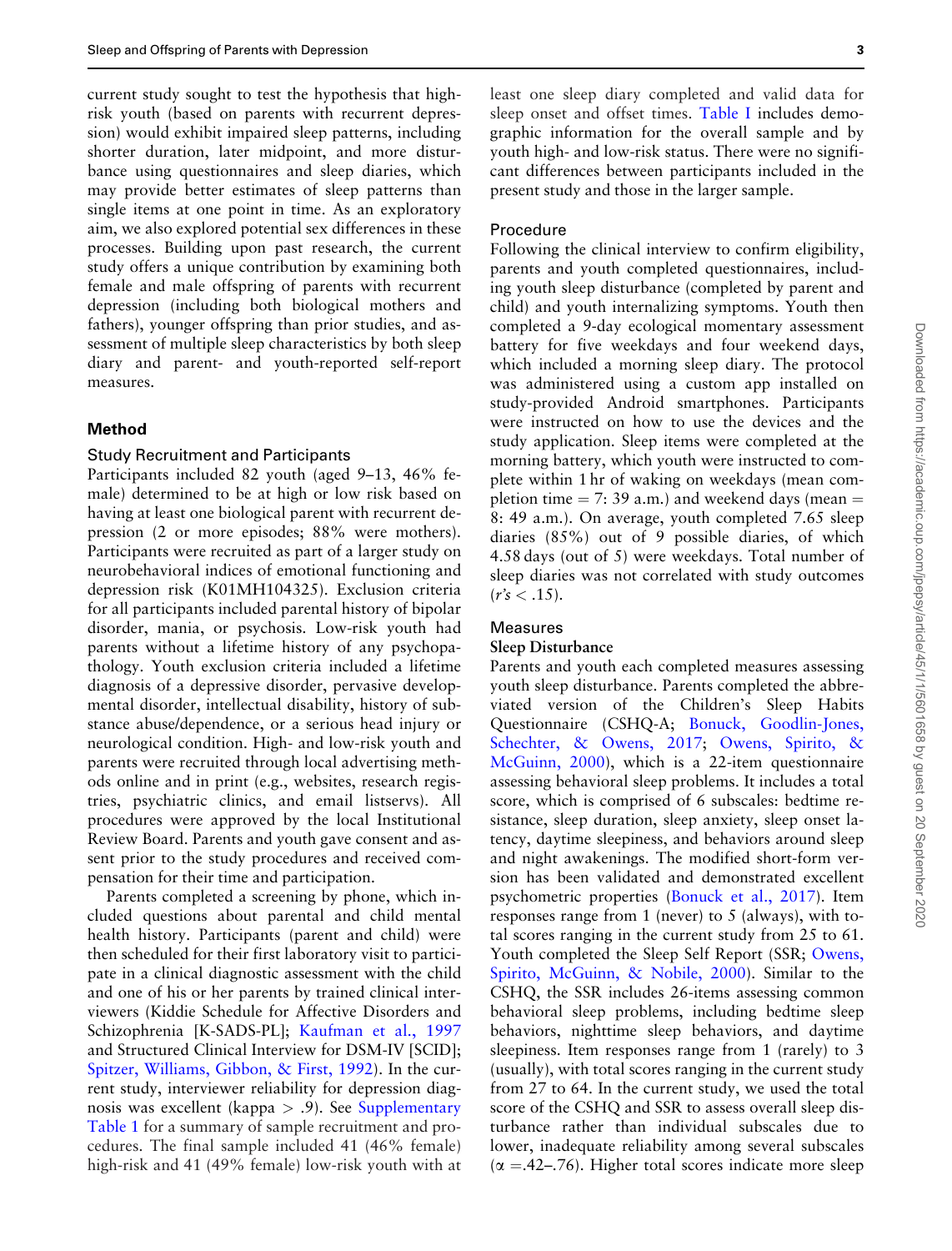| Measure                | Overall sample $(N = 82)$ |       | High-risk $(N = 41)$ |       | Low-risk $(N=41)$ |       | Statistical test |  |
|------------------------|---------------------------|-------|----------------------|-------|-------------------|-------|------------------|--|
|                        | M(N)                      | SD(%) | M(N)                 | SD(%) | M(N)              | SD(%) | $t(\chi^2)$      |  |
| Demographic            |                           |       |                      |       |                   |       |                  |  |
| Sex (Female)           | 39                        | 48%   | 19                   | 46%   | 20                | 49%   | $-.01$           |  |
| Race                   |                           |       |                      |       |                   |       | 1.74             |  |
| White                  | 41                        | 50%   | 23                   | 56%   | 17                | 41%   |                  |  |
| Black/African American | 33                        | 40%   | 16                   | 39%   | 15                | 37%   |                  |  |
| Age                    | 11.12                     | 1.45  | 11.07                | 1.52  | 11.16             | 1.40  | $-.28$           |  |
| <b>SES</b>             | 22                        | 27%   | 15                   | 37%   | 7                 | 17%   | $5.79*$          |  |
| <b>PDS</b>             | 2.82                      | 1.10  | 2.95                 | 1.08  | 2.70              | 1.12  | 1.06             |  |
| Sleep                  |                           |       |                      |       |                   |       |                  |  |
| Duration               | 9.08                      | .95   | 9.15                 | .92   | 9.02              | .92   | .64              |  |
| Midpoint               | 3.60                      | 1.25  | 3.96                 | 1.15  | 4.03              | 1.26  | 1.68             |  |
| <b>SSR</b>             | 38.25                     | 7.55  | 41.21                | 8.15  | 35.65             | 5.85  | $3.63***$        |  |
| <b>CSHO</b>            | 37.80                     | 8.58  | 41.36                | 9.27  | 35.05             | 6.62  | $3.41***$        |  |
| Internalizing symptoms |                           |       |                      |       |                   |       |                  |  |
| <b>SCARED</b>          | 14.76                     | 11.44 | 18.00                | 12.90 | 11.71             | 8.65  | $2.65***$        |  |
| <b>MFO</b>             | 8.38                      | 10.45 | 9.81                 | 10.48 | 6.95              | 10.42 | .21              |  |
| Clinical cutoffs       |                           |       |                      |       |                   |       |                  |  |
| <b>CSHO</b>            | 21                        | 26%   | 15                   | 37%   | 6                 | 15%   | 4.80             |  |
| <b>SCARED</b>          | 12                        | 15%   | 9                    | 22%   | 3                 | $7\%$ | 1.71             |  |
| <b>MFQ</b>             | 7                         | 9%    | 5                    | 12%   | $\overline{2}$    | 5%    | 1.03             |  |

<span id="page-3-0"></span>Table I. Descriptives of Primary Study Variables for the Overall Sample and by Risk Status

Note. \*p < .05, \*\*p <.01, \*\*\* p <.001. Youth who did not identify as White or Black/African American identified as biracial (N=3), Asian American (N = 1), Pacific Islander (N = 2), or Native American (N = 2). SES = Socioeconomic status, which was assessed based on Receipt of Public Assistance (Yes = 1; No = 0); PDS = Pubertal Development Scale; SSR = Sleep Self Report (youth report of sleep); CSHQ = Children's Sleep Habits Questionnaire (parent report of youth sleep); SCARED = Screen for Child Anxiety-Related Emotional Disorders; MFQ = Mood and Feelings Questionnaire. Risk Status is coded 0 (low risk) and 1 (high risk). Clinical cutoff scores reflect scores that are: CSHQ  $\geq$  41, SCARED  $\geq$  30, MFQ  $\geq$  27 (there is no validated clinical cutoff score for the SSR). Sleep duration and midpoint were averages over the 9-day stud period calculated using sleep onset and offset times from sleep diaries.

disturbance for both measures. Internal reliability for the total scale for both measures was adequate ( $\alpha$  > .80).

## Sleep Duration and Midpoint

On morning sleep diaries, youth reported the timing of sleep onset ("About what time did you go to sleep last night?") and sleep offset ("About what time did you wake up this morning?"), which is standard for sleep diaries. These scores were used to calculate a proxy of sleep duration (e.g., difference between sleep offset and onset times). The middle clock time between sleep on and offset times was used to defined the midpoint of sleep cycle, which correlates with chronotype and dim light melatonin onset ([Kantermann, Sung,](#page-9-0) [& Burgess, 2015\)](#page-9-0). Self-reported sleep has demonstrated modest to strong correlations with actigraphy-derived sleep parameters among youth [\(Wolfson et al., 2003\)](#page-10-0).

#### Youth Internalizing Symptoms

Youth reported their depression symptoms using the 33-item Mood and Feelings Questionnaire (MFQ)-Long Form ([Angold et al., 1995](#page-8-0)) and anxiety symptoms using the 41-item Screen for Child Anxiety-Related Emotional Disorders (SCARED;

Birmaher et al., [1997,](#page-8-0) [1999\)](#page-8-0). The sleep items were removed from the total scores of both measures to avoid confounds in assessing their association. Item responses range from 0 to 2. Scores ranged from 0 to 47 for the SCARED and 0 to 61 for the MFQ, with higher scores indicating higher levels of anxiety and depressive symptoms. Though these measures were treated as continuous variables in the current study, we included the percentages of clinical cutoffs for the SCARED ( $\geq 30$ ; [Birmaher et al., 1999](#page-8-0)) and MFQ ( $\geq$ 27; [Daviss et al., 2006\)](#page-8-0). Internal reliability for the MFQ ( $\alpha$  = .96) and SCARED scales with the sleep items removed was excellent ( $\alpha = .92$ ).

#### Puberty

The Pubertal Development Scale (PDS; [Petersen,](#page-9-0) [Crockett, Richards,](#page-9-0) & [Boxer, 1988\)](#page-9-0) assessed youth pubertal maturation, which is a well-validated measure of self-reported pubertal development. Scores were calculated using a coding system that parallels the Tanner Stages and converts the PDS to a 5-point scale [\(Shirtcliff, Dahl,](#page-9-0) & [Pollak, 2009\)](#page-9-0), with higher scores indicative of more pubertal maturation. Pubertal development is linked with sleep [\(Colrain](#page-8-0) & [Baker, 2011\)](#page-8-0), thus, pubertal maturation was covaried in analyses.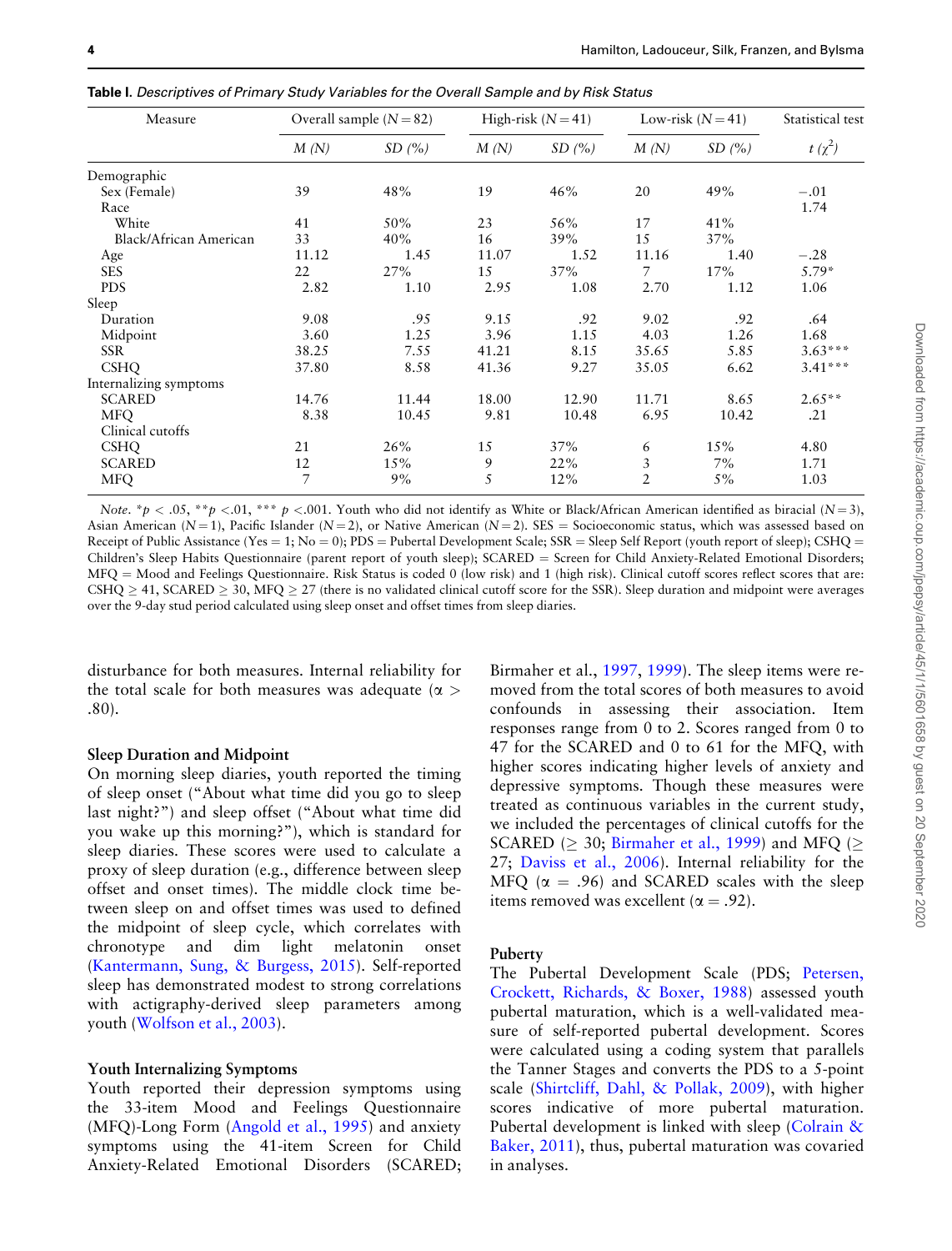#### Parent-Set Bedtime

Given links between parent-set bedtime and youth sleep patterns [\(Short et al., 2011\)](#page-9-0), we covaried for parent-set bedtime. Using a single-item on the youth sleep measure (SSR; "Who in your family sets the rules about when you go to bed?"), responses were dichotomized to reflect parent-set or child-set bedtimes [\(Short](#page-9-0) [et al., 2011](#page-9-0)).

#### Statistical Analyses

First, descriptive statistics and bivariate correlations between the primary variables were examined, and t-tests were conducted to examine demographic differences by risk status for sex, age, and race. We also examined sleep variables by timing of when they were assessed (schoolbreak/school year), and conducted paired samples t-tests to examine weekday-weekend differences for sleep duration and midpoint. In analyses, we covaried pubertal development, age, sex, SES (indicated by receipt of public assistance), youth depression and anxiety symptoms, and whether parents set youth bedtimes, which are biological and environmental factors that can impact youth sleep [\(Hagenauer et al., 2009](#page-8-0); [Short et al., 2011](#page-9-0)). We also covaried completion of the study during the schoolbreak or school-year for analyses predicting sleep duration and midpoint. For analyses that examined whether sleep disturbance was associated with youth risk status, we conducted path analysis with parent and childreported sleep disturbance as the primary outcomes in Mplus 7.0 [\(Muth](#page-9-0)én & Muthé[n, 2007](#page-9-0)). Sleep disturbance reported by parents and youth were endogenous variables, allowed to covary to determine correlations.

To determine whether youth risk status predicted sleep midpoint and duration reported on the sleep diary, we conducted two-level multilevel modeling in Mplus 7.0 with Full Information Maximum Likelihood to estimate parameters for missing data to maximize data. Sleep was reported daily (within-person data) and predictors were between-person. Fixed effects were entered for all covariates and risk status (group) predicting sleep parameters. For a parsimonious model, sleep midpoint and duration were estimated simultaneously and allowed to covary. Random effects were included for the intercept of sleep parameters. Supplementary analyses were conducted for weekdays and weekends (results provided in [Supplementary Tables 2 and 3](https://academic.oup.com/jpepsy/article-lookup/doi/10.1093/jpepsy/jsz079#supplementary-data)). For exploratory analyses examining sex differences, we added an interaction term between risk status and sex to path and multilevel models. When there was evidence of a significant interaction, we probed the interaction for girls and boys by risk status and plotted the results.

#### **Results**

[Table I](#page-3-0) presents descriptive statistics of primary study variables for the overall sample and by risk status, as

well as percentage of youth above clinical cutoffs for sleep disturbance and internalizing symptoms. Bivariate correlations are provided in [Supplementary](https://academic.oup.com/jpepsy/article-lookup/doi/10.1093/jpepsy/jsz079#supplementary-data) [Table 1.](https://academic.oup.com/jpepsy/article-lookup/doi/10.1093/jpepsy/jsz079#supplementary-data) Both parent and child reports of sleep disturbance were correlated, signifying convergence of reports. On average, participants reported  $9.08$  (SD = .10; range: 6.9–12.56) hours of sleep per night. However, 37% of youth under 13 reported less than the recommended 9 hrs of sleep on weekdays, 64% of all youth reported at least one night less than 8 hrs, and 35% reported at least one night less than 7 hrs. The average sleep midpoint was 3: 38 a.m., with youth ranging from 1: 58 a.m. to 8: 11 a.m. Sleep midpoint was later on weekends than weekdays  $(t(81) = 8.87,$  $p < .001$ ) and sleep duration was longer  $(t(81) = 2.55$ ,  $p < .001$ ). Youth who completed the study during a school-break had later sleep midpoints ( $B = 1.56$ ; SE  $= .26$ ;  $p < .001$ ), but there was no effect on sleep duration or disturbance. Most youth (66%) completed the study during the school year; high-risk youth were more likely to complete the study during the schoolbreak. Ten youth reported that they set their own bedtimes (7 low-risk youth and 3 high-risk). There were no significant differences by sex on primary demographic variables (age, puberty, sleep, or internalizing symptoms, sleep;  $\dot{p}$ 's > .05); however, high-risk youth had lower SES.

## Child Risk Status Predicting Sleep Disturbance, Duration, and Midpoint

Our model fit for path analysis was saturated. Consistent with hypotheses, we found a significant main effect of risk status for sleep disturbance as reported by both high-risk youth and their parents ([Table II\)](#page-5-0). Of note, these results simultaneously examined parent- and child-reported sleep disturbance, and covaried for youth age, sex, SES, puberty, parent-set bedtimes and internalizing symptoms. Our model accounted for 24.5% of the total variance in parentreported sleep disturbance and 44.9% of childreported sleep disturbance; risk status accounted for 6.5% and 5.3%, respectively. Several covariates (age, depression) predicted youth sleep disturbance, with younger youth and those with elevated symptoms reporting more sleep disturbance, whereas SES (receipt of public assistance) predicted parent-reported sleep disturbance.

For the daily sleep variables, sleep duration and sleep midpoint were significantly correlated at the within-person level ( $B = -.28$ ;  $SE = .07$ ;  $p < .001$ ) and at the between-person level ( $B = -.44$ ;  $SE = .14$ ;  $p = .002$ ). There were no main effects of risk status on the intercept of sleep midpoint or duration over the 9- day study period ([Table III\)](#page-6-0), controlling for age, sex, pubertal status, SES, school break, and youth internalizing symptoms. Similarly, there were no significant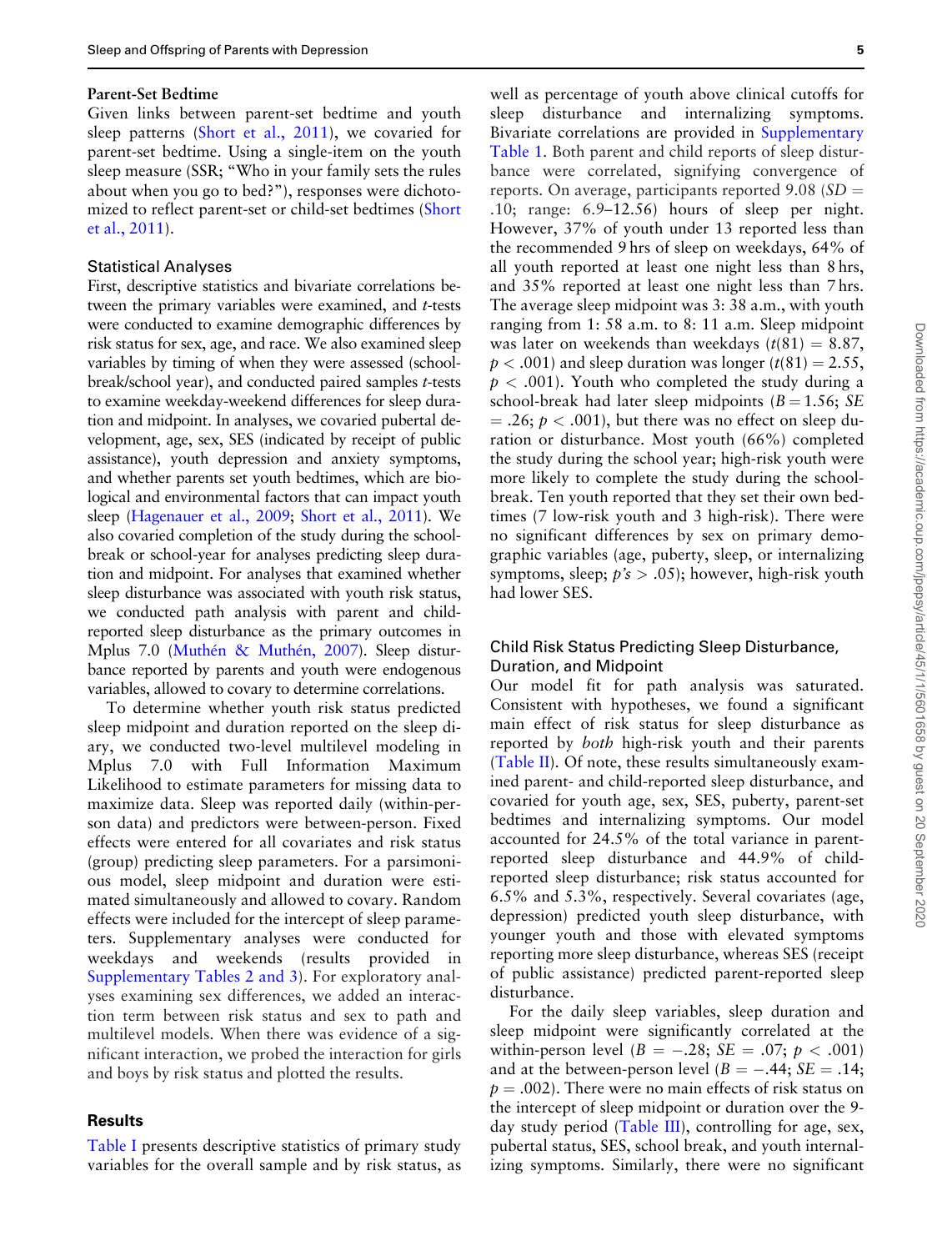| Variable                   | Parent-report (CSHQ) |                     |            |             | Child-report (SSR) |                  |            |             |
|----------------------------|----------------------|---------------------|------------|-------------|--------------------|------------------|------------|-------------|
|                            | β                    | CI                  | SE         | <b>B/SE</b> | β                  | CI               | SE         | <b>B/SE</b> |
| Intercept                  | 3.67                 | $1.66 - 5.68$       | 1.03       | $3.57***$   | 5.55               | $3.90 - 7.20$    | .08        | $6.58***$   |
| <b>Sex</b>                 | $-.17$               | $-.38$ to 0.5       | .11        | $-1.49$     | $-.04$             | $-.21$ to $.14$  | .09        | $-.39$      |
| Age                        | $-<.01$              | $-.27$ to .26       | .13        | $-.02$      | $-.22$             | $-.42$ to $-.01$ | .11        | $-2.06*$    |
| <b>SES</b>                 | .26                  | $.03 - .48$         | .11        | $2.24*$     | .06                | $-.12$ to $.24$  | .09        | .65         |
| <b>PDS</b>                 | .15                  | $-.23$ to $.41$     | .14        | 1.09        | .16                | $-.05$ to $.37$  | .11        | 1.50        |
| <b>MFO</b>                 | $-.02$               | $-.28$ to .23       | .13        | $-.17$      | .29                | $.08 - .50$      | .11        | $2.70**$    |
| <b>SCARED</b>              | $-.01$               | $-.27$ to $.28$     | .14        | .02         | .22                | $-.01$ to .46    | .12        | 1.89        |
| Bedtime                    | .06                  | $-.15$ to .27       | .11        | .52         | .02                | $-.16$ to $.19$  | .09        | .19         |
| Risk status<br>Interaction | .28                  | $.06 - .50$         | .11        | $2.54*$     | .26                | $.08 - .44$      | .09        | $2.79**$    |
| <b>Sex</b>                 | $-.40$               | $-12.45$ to $-1.53$ | .15        | $-2.57*$    | $-.12$             | $-5.37$ to 1.76  | .12        | $-.99$      |
| Risk status                | 1.04                 | 3.56–14.71          |            | $3.44**$    |                    | $-1.67$ to 6.40  |            | 1.15        |
| $Risk \times sex$          | $-.36$               | $-14.46$ to $-.15$  | .30<br>.18 | $2.02*$     | .15<br>.16         | $-2.37$ to 8.04  | .13<br>.15 | 1.07        |

<span id="page-5-0"></span>Table II. Parent and Youth Reports of Sleep Disturbance for High- and Low-Risk Youth: Main Effects of Risk Status and Interaction of Risk Status and Sex

Note. \*p < .05, \*\*p < .01, \*\*\*p < .001.  $\beta$  represents the standardized parameter estimates and SE represents the standard error from path analyses. CI = Confidence Interval (95%); SSR = Sleep Self Report (youth report of sleep); CSHQ = Children's Sleep Habits Questionnaire (parent report of youth sleep);  $SES = Socioeconomic$  status (receipt of public assistance);  $PDS = Pubertal$  Development Scale;  $MFO = Mod$ and Feelings Questionnaire; SCARED = Screen for Child Anxiety-Related Emotional Disorders; Bedtime = Parent-set bedtime. Risk status is coded 0 (low risk) and 1 (high risk); Sex is coded as  $0 =$  female,  $1 =$  male.

effects when separately examined by weekday or weekend days [\(Supplementary Tables 2 and 3\)](https://academic.oup.com/jpepsy/article-lookup/doi/10.1093/jpepsy/jsz079#supplementary-data). This finding is in contrast to our hypothesis that high-risk youth would have shorter sleep duration and later sleep timing. Several covariates, school break and SES, significantly predicted later sleep midpoint. There was significant variability observed within-individual (level 1) and between-individual (level 2) in sleep duration and midpoint ([Table III\)](#page-6-0), indicating that other factors may explain individual variability in sleep duration and midpoint.

## Sex Differences in Risk Status Predicting Sleep Domains

For exploratory analyses examining whether high and low risk youth demonstrated distinct sleep disturbances by sex, we only found significant interactions of sex and risk status for parent-reported sleep distur-bance (Table II). Probing this interaction [\(Figure 1](#page-6-0)), high-risk girls had more parent-reported sleep disturbance than low-risk girls ( $B = .36$ ;  $B/SE = 3.35$ ;  $p =$ .001) and high-risk boys ( $B = .40$ ;  $B/SE = 2.57$ ;  $p =$ .01). There were no significant interactions for sleep duration or midpoint [\(Table III](#page-6-0)). There were still significant individual variability and fluctuations from sleep midpoint and sleep duration (i.e., random intercept).

## **Discussion**

Offspring of parents with recurrent depression are at heightened risk for mental health problems ([Weissman](#page-9-0) [et al., 2016](#page-9-0)), including earlier onset, poorer course,

and more severe depression [\(Lieb et al., 2002\)](#page-9-0). Using a multimethod approach of parent and child-reported sleep disturbance and 9-day sleep diary-based measures of sleep duration and sleep midpoint, our study examined differences between offspring of parents with recurrent depression and offspring of parents without psychopathology. Our findings indicate that per both self- and parent-report, high-risk youth had more sleep disturbance than low-risk youth, controlling for demographic characteristics (age, sex, pubertal status, SES, and timing of study completion) and youth internalizing symptoms. In contrast, there were no significant differences between high- and low-risk youth on sleep duration and midpoint assessed via sleep diary. Further, our study is the first to include both male and female offspring of parents with recurrent depression and examine potential sex differences. Our exploratory analyses found that high-risk female offspring had more parent-reported sleep disturbance compared to high-risk boys and low-risk girls. There were no sex differences for child-reported sleep disturbance, duration, or midpoint.

Overall, our findings support prior research that subjective reports of sleep disturbance but not sleep duration or midpoint, differentiate high- and low-risk youth based on parent history of depression, even prior to youth onset of psychopathology ([Chen et al.,](#page-8-0) [2012\)](#page-8-0). These findings suggest that there may be specific differences between high and low risk youth on sleep disturbance, which broadly encompasses prebedtime and night-time behaviors (e.g., difficulty falling/staying asleep, nightmares) and daytime sleepiness. High-risk youth may be more likely to have sleep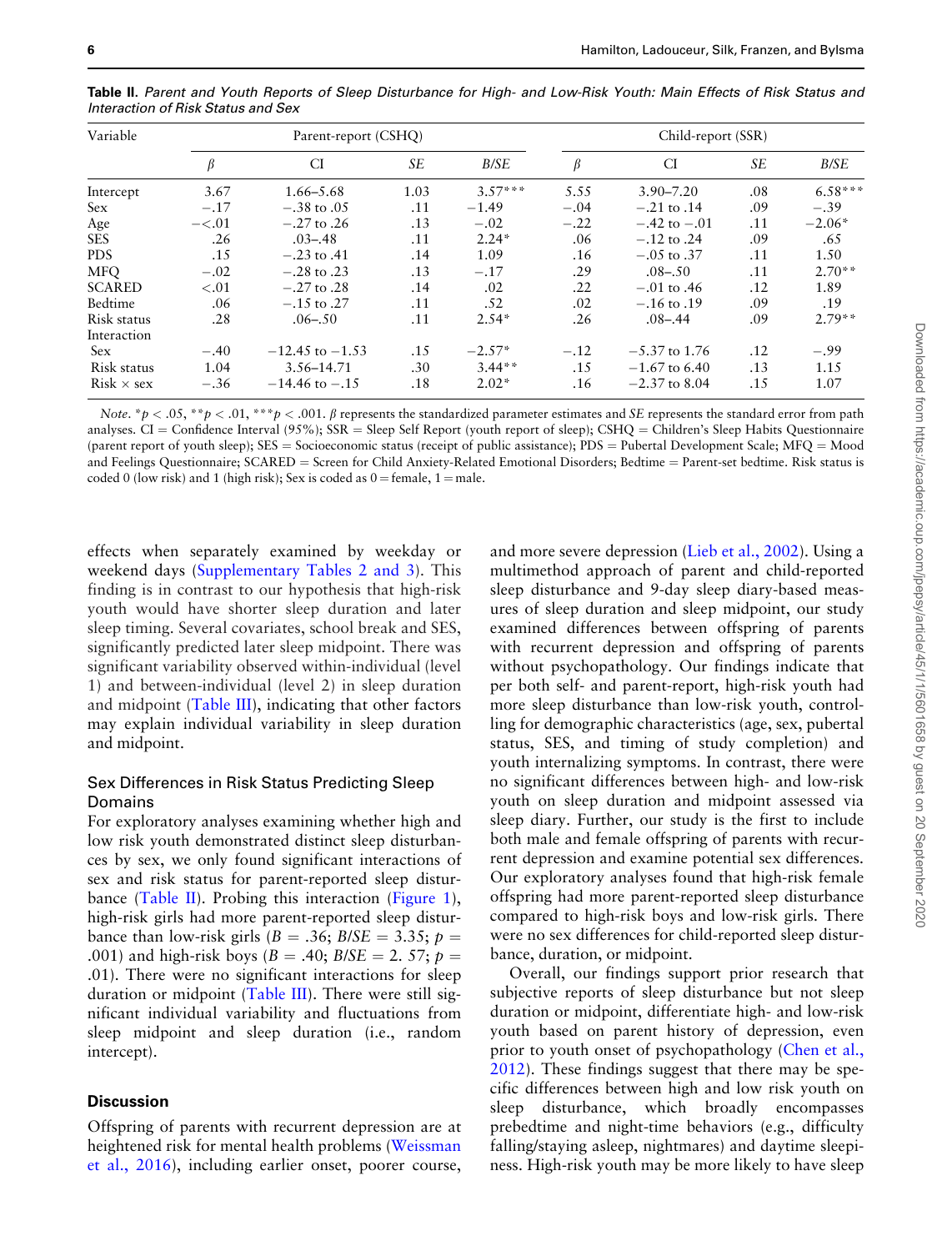| Variable                     | Sleep duration   |      |             | Sleep midpoint   |           |             |  |  |  |
|------------------------------|------------------|------|-------------|------------------|-----------|-------------|--|--|--|
| Between-person fixed effects | $\boldsymbol{B}$ | SE   | <b>B/SE</b> | $\boldsymbol{B}$ | <b>SE</b> | <b>B/SE</b> |  |  |  |
| Intercept                    | 9.60             | 1.04 | $9.25***$   | 1.17             | 1.04      | 1.12        |  |  |  |
| Age                          | $-.04$           | .11  | $-.36$      | .07              | .11       | .71         |  |  |  |
| <b>SES</b>                   | .10              | .29  | .34         | .57              | .29       | $1.98*$     |  |  |  |
| School break                 | $-.15$           | .27  | $-.54$      | 1.40             | .27       | $5.12***$   |  |  |  |
| <b>PDS</b>                   | .03              | .14  | .19         | .21              | .14       | 1.54        |  |  |  |
| <b>MFQ</b>                   | .01              | .01  | .87         | $-.02$           | .01       | $-1.03$     |  |  |  |
| <b>SCARED</b>                | < 0.01           | .01  | $-.01$      | .02              | .01       | 1.60        |  |  |  |
| Parent-set bedtime           | $-.19$           | .14  | $-1.39$     | $-.04$           | .14       | $-.27$      |  |  |  |
| <b>Sex</b>                   | $-.09$           | .26  | $-.36$      | .21              | .26       | .84         |  |  |  |
| Risk status                  | .03              | .26  | .11         | .13              | .27       | .48         |  |  |  |
| Interaction                  |                  |      |             |                  |           |             |  |  |  |
| Sex                          | $-.56$           | .38  | 1.50        | .28              | .39       | .72         |  |  |  |
| Risk status                  | .42              | .35  | 1.20        | .18              | .36       | .51         |  |  |  |
| $Risk \times sex$            | $-.80$           | .48  | 1.65        | .113             | .50       | .23         |  |  |  |
| Random effects               |                  |      |             |                  |           |             |  |  |  |
| Within-Person $(\sigma^2)$   | 2.57             | .16  | $15.91***$  | 1.04             | .07       | $15.89***$  |  |  |  |
| Between-Person $(\tau_{00})$ | .65              | .16  | $4.05***$   | .87              | .16       | $5.27***$   |  |  |  |

<span id="page-6-0"></span>Table III. Multilevel Models of Daily Sleep Duration and Sleep Midpoint for High- and Low-Risk Youth: Main Effects of Risk Status and Interaction of Risk Status and Sex

Note. \*p < .05, \*\*p < .01, \*\*\*p < .001. B represents the unstandardized parameter estimates and SE represents the standard error estimated from multilevel models. Random intercepts were included in the model.  $PDS =$  Pubertal Development Scale;  $MFQ =$  Mood and Feelings Questionnaire; SCARED = Screen for Child Anxiety-Related Emotional Disorders; Risk Status is coded 0 (low risk) and 1 (high risk). Sex coded as Girls (0) and Boys (1). School break is coded 0 (school) and 1 (school break).



Figure 1. Average amount of parent-reported sleep disturbance by risk status and sex.

Note. Means depicted are the average amount of sleep disturbance reported on the Children's Sleep Habits Questionnaire (CSHQ).

disturbance due to genetic risk (as the parents were biologically related in the current study), parenting styles [\(Kopala-Sibley et al., 2017\)](#page-9-0), emotion regulation impairments [\(Silk et al., 2006\)](#page-9-0), and other environmental factors (e.g., stress, neighborhood environment) associated with parental depression ([Marco, Wolfson,](#page-9-0) [Sparling, & Azuaje, 2011\)](#page-9-0). Indeed, in the current study, high-risk youth were more likely to receive public assistance, an indicator of SES, which may be associated with environmental factors that disrupt sleep such as inconsistent schedules, noise, and air pollution ([Marco et al., 2011](#page-9-0)). These factors, along with vulnerability for emotion dysregulation, may also make

high-risk youth more susceptible to both experience more sleep disturbance and the cognitive-affective impact of disturbed sleep ([Karazsia](#page-9-0) & [Berlin, 2018\)](#page-9-0), thereby increasing risk for subsequent psychopathology.

Consistent with prior studies [\(Chen et al., 2012\)](#page-8-0), our findings were specific to subjective measures of sleep quality, and extend these findings to both youth and parent-reported sleep disturbances. There may be several reasons for our study results. First, our findings may suggest that high-risk offspring have more biased cognitive information processes and attend more to negative information [\(Sf](#page-9-0)ä[rlea et al., 2019](#page-9-0)). Although depressed parents also reported more offspring sleep disturbance, particularly for females, this finding may reflect shared cognitive and affective biases among parents and offspring that contribute to perception of poor sleep quality. Further, depressed parents are more likely to have disturbed sleep, which may contribute to higher levels of youth sleep disturbance or overestimation by parents of their child's sleep disturbance [\(Ronnlund, Elovainio, Virtanen, Matomaki,](#page-9-0) & [Lapinleimu, 2016\)](#page-9-0). Second, it could be that our sleep diary did not capture more habitual sleep patterns that reflect differences in sleep duration and midpoint between high- and low-risk youth. Our study was conducted continuously throughout the year, which may not fully capture critical school-year versus schoolbreak differences in sleep and underestimate potential group differences. For instance, nearly 40% of the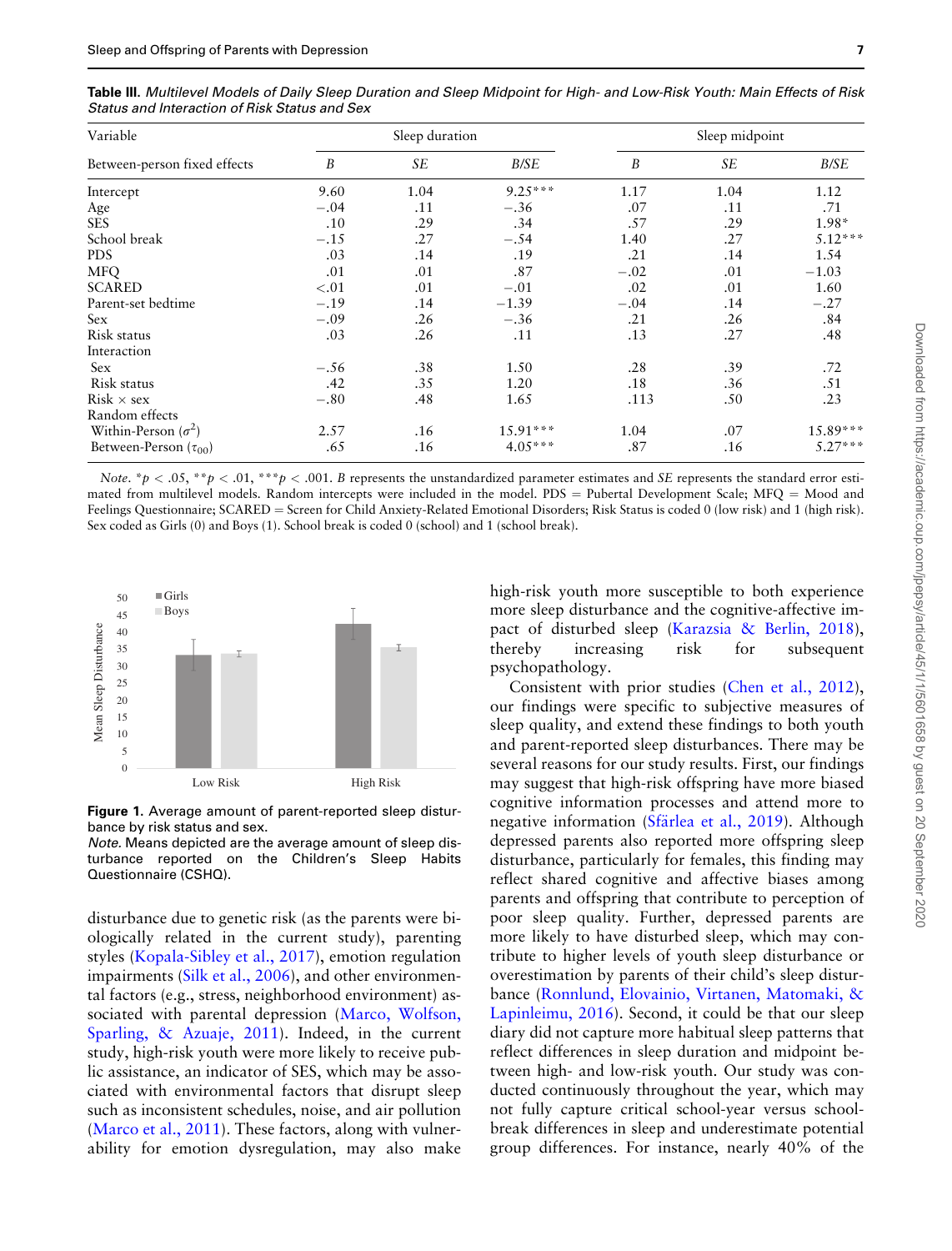sample had short weekday sleep (defined as  $<$  9 hrs for youth under 13 years old), which is comparable to national averages ([Wheaton, Jones, Cooper, & Croft,](#page-9-0) [2018\)](#page-9-0), though sleep duration did not differ between youth who were studied in the school year versus school break. Importantly, there also was considerable variability within individuals on sleep duration and midpoint, suggesting other factors may be more important than risk status in determining these sleep characteristics. Third, it is also possible that sleep disturbances may be more closely linked to risk for psychopathology than sleep duration and midpoint. For instance, sleep disruptions such as delayed sleep onset latency or nighttime awakenings may be more problematic or indicative of future psychopathology among high-risk youth, whereas shorter sleep duration and midpoint may reflect more developmental patterns in sleep that affect most youth.

Importantly, our study examined sex differences in sleep among female *and* male offspring of parents with recurrent depression, which represents a unique contribution to the field. Our findings indicate that depressed parents reported higher levels of sleep disturbance specifically among female offspring, but there were no self-reported sleep differences by sex. While these findings may reflect sex-specific mechanisms of risk for high-risk girls compared to high-risk boys, there are other possible explanations for these findings. There may be sex differences in parental awareness of sleep disturbances for high-risk females due to more observable or verbalized disturbances (e.g., parents awakened in nighttime) or specific bias in parental perception of sleep among female offspring. For instance, it could be that parents (especially mothers given the study composition) may be more attune to the health behaviors of their female child given their own history of recurrent depression, and be more likely to notice specific difficulties in sleep behaviors or daytime sleepiness among female offspring. Given limitations in power and a relatively small sample size, it will be important for future studies to replicate these findings and estimate potential mechanisms through which high-risk girls may or may not have more sleep disturbances.

Our study has notable strengths, such as the use of both parent and youth report, sleep diary design, and high-risk youth of parental recurrent depression in a developmental stage of heightened risk. However, several methodological limitations should be noted. First, we did not record the timing of parents' most recent depressive episode, which limits the ability to determine whether youth were exposed to parental depression during the youth's lifetime. Second, paternal depression was relatively rare in our sample, which limited examination of differences between maternal and paternal depression and pathways of risk for

offspring to sleep disturbances. Our sample also was relatively small, and we had limited power to detect associations for between-person effects of multilevel models, particularly sex differences. Interaction analyses should be considered exploratory, and future studies should be designed with sufficient power to test these hypotheses. This study also did not have objective measures of sleep to evaluate specificity of findings to subjective estimates of sleep. Several subscales of sleep measures had low internal reliability in our sample, which limited examination of specific areas of sleep disturbance. In our sample, younger youth were more likely to report sleep disturbance than older youth, which may reflect developmental differences or perceptions of sleep. Further, our sleep measures domains are not independent and may capture overlapping sleep characteristics (e.g., sleep disturbance includes sleep duration). It will be important for future research to examine specific aspects of sleep using multiple measures and methods, including actigraphy and the gold-standard of polysomnography to inform intervention targets.

Our findings identify differences in sleep disturbance between offspring of parents with depression, which may reflect a potential transdiagnostic risk factor for subsequent psychopathology [\(Harvey, 2009;](#page-8-0) [Harvey et al., 2016\)](#page-8-0). However, the current study did not evaluate this directly, which remains an important area of future investigation. Despite advances in the field and understanding of potential mechanisms of risk among high-risk youth, existing interventions are still limited in their prevention of disorder. Existing treatments primarily focus on cognitive and emotional skills ([Loechner et al., 2018\)](#page-9-0). Sleep disturbance impairs emotion regulation ([Palmer](#page-9-0) & [Alfano, 2017](#page-9-0)) and executive functioning skills that facilitate skill acquisition, consolidation, and recall ([Walker, 2009\)](#page-9-0), which may impair the ability of youth to learn and implement these cognitive-behavioral strategies. Thus, it is possible that targeting sleep may enhance existing intervention and prevention programs [\(Harvey, 2009;](#page-8-0) [Harvey et al., 2016\)](#page-8-0). Although existing literature of sleep within high-risk youth is emerging, a body of research indicates that sleep disturbance predicts a range of psychopathology [\(Dolsen, Asarnow, & Harvey,](#page-8-0) [2014\)](#page-8-0), including risk for depression and suicidality ([Liu et al., 2019\)](#page-9-0). Thus, sleep disturbance may be an actionable target for prevention and intervention among high-risk youth because: (a) it is a risk factor associated with physical and mental health that is modifiable compared to other known factors (e.g., genetic risk), (b) high-risk youth may be even more susceptible to the impact of sleep, particularly given that these youth are more likely to have emotion dysregulation ([Silk et al., 2006\)](#page-9-0), and (c) there are well-validated and publicly available self-report sleep measures, such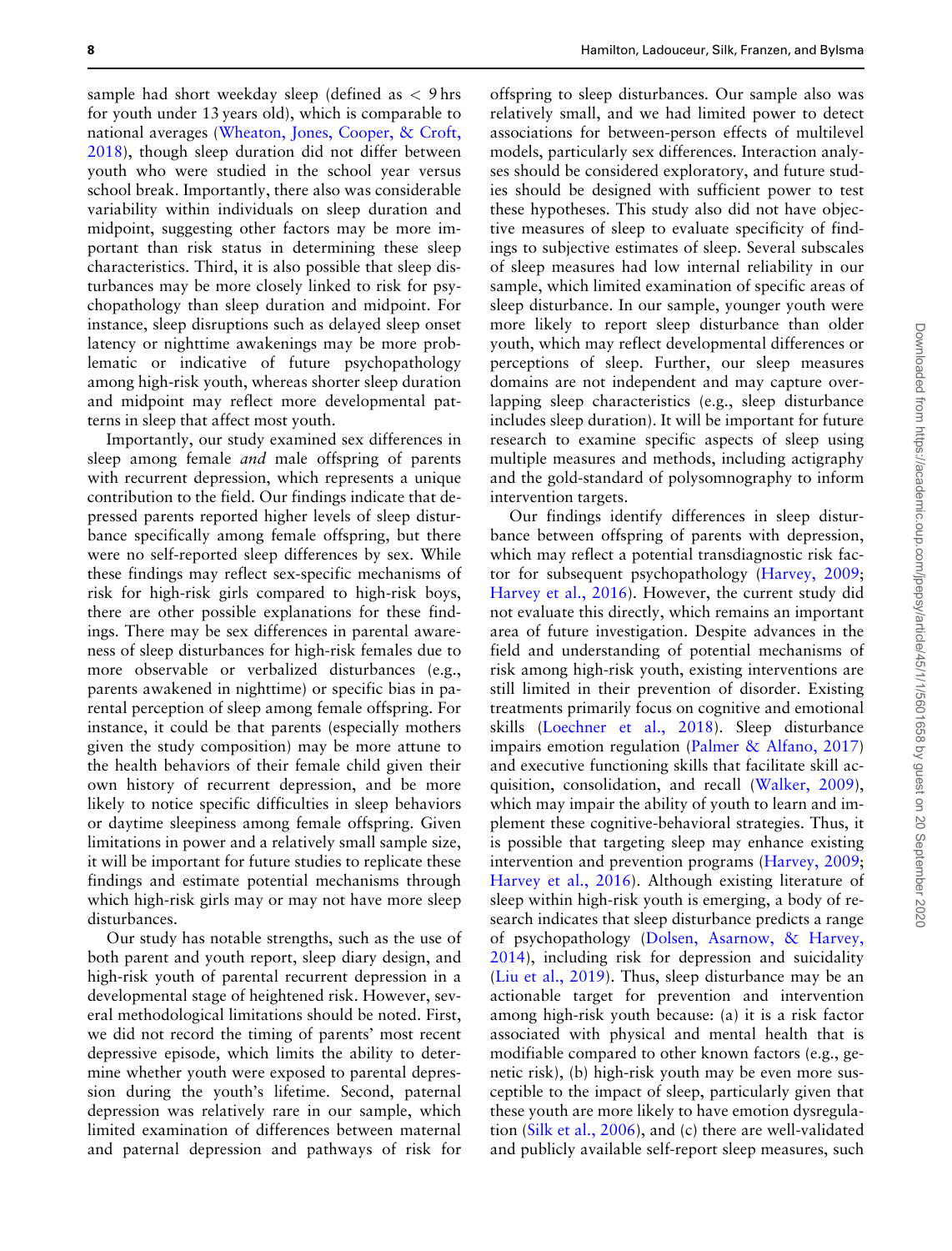<span id="page-8-0"></span>as the CSHQ ([Owens, Spirito, McGuinn, et al., 2000\)](#page-9-0), that can be efficiently administered to identify sleep disturbance. Promoting healthy sleep practices and intervening on nighttime disturbances may be valuable targets among these vulnerable youth, with the longterm potential to improve early prevention and intervention efforts. Future research is needed to examine whether differences in sleep disturbance between highand low-risk youth and sex differences within highrisk youth persist over time and confer risk for subsequent psychopathology. It will also be important to determine which aspects of sleep disturbance are present among high-risk youth and should be prioritized in treatments. Future studies are needed to examine whether targeting sleep disturbance among high-risk youth serves as a critical early intervention to prevent the intergenerational transmission of psychopathology ([Soehner et al., 2019](#page-9-0)).

## Acknowledgments

We would like to thank Amanda Adams and Lorraine Scott for their assistance with data collection for this project.

## Supplementary Data

[Supplementary data](https://academic.oup.com/jpepsy/article-lookup/doi/10.1093/jpepsy/jsz079#supplementary-data) can be found at: [https://academic.oup.](https://academic.oup.com/jpepsy) [com/jpepsy](https://academic.oup.com/jpepsy).

## Funding

This work was supported by NIH grants to Jessica L. Hamilton (T32HL082610) and Lauren M. Bylsma (K01MH104325). This project was also supported by a NIH grant to the University of Pittsburgh Clinical and Translational Science Institute (UL1TR001857).

Conflict of interest: The authors have no conflicts of interest to declare.

#### **References**

- Angold, A., Costello, E. J., Messer, S. C., Pickles, A., Winder, F., & Silver, D. (1995). The development of a short questionnaire for use in epidemiological studies of depression in children and adolescents. International Journal of Methods in Psychiatric Research, 5, 237– 249.
- Birmaher, B., Brent, D. A., Chiappetta, L., Bridge, J., Monga, S., & Baugher, M. (1999). Psychometric properties of the Screen for Child Anxiety Related Emotional Disorders (SCARED): A replication study. Journal of the American Academy of Child and Adolescent Psychiatry, 38, 1230–1236.
- Birmaher, B., Khetarpal, S., Brent, D., Cully, M., Balach, L., Kaufman, J., & Neer, S. M. (1997). The Screen for Child Anxiety Related Emotional Disorders (SCARED): Scale construction and psychometric characteristics. Journal of the American Academy of Child and Adolescent Psychiatry, 36, 545–553.
- Bonuck, K. A., Goodlin-Jones, B. L., Schechter, C., & Owens, J. (2017). Modified children's sleep habits questionnaire for behavioral sleep problems: A validation study. Sleep Health, 3, 136–141.
- Carskadon, M. A. (2011). Sleep in adolescents: The perfect storm. Pediatric Clinics of North America, 58, 637–647.
- Chen, M. C., Burley, H. W., & Gotlib, I. H. (2012). Reduced sleep quality in healthy girls at risk for depression. Journal of Sleep Research, 21, 68–72.
- Clarke, G., & Harvey, A. G. (2012). The complex role of sleep in adolescent depression. Child and Adolescent Psychiatric Clinics of North America, 21, 385–400.
- Colrain, I. M., & Baker, F. C. (2011). Changes in sleep as a function of adolescent development. Neuropsychology Review, 21, 5–21.
- Daches, S., Vine, V., Layendecker, K. M., George, C. J., & Kovacs, M. (2018). Family functioning as perceived by parents and young offspring at high and low risk for depression. Journal of Affective Disorders, 226, 355–360.
- Daviss, W. B., Birmaher, B., Melhem, N. A., Axelson, D. A., Michaels, S. M., & Brent, D. A. (2006). Criterion validity of the Mood and Feelings Questionnaire for depressive episodes in clinic and non-clinic subjects. Journal of Child Psychology and Psychiatry, 47, 927–934.
- Dolsen, M. R., Asarnow, L. D., & Harvey, A. G. (2014). Insomnia as a transdiagnostic process in psychiatric disorders. Current psychiatry reports, 16, 471
- Gobin, C. M., Banks, J. B., Fins, A. I., & Tartar, J. L. (2015). Poor sleep quality is associated with a negative cognitive bias and decreased sustained attention. Journal of Sleep Research, 24, 535–542.
- Goodman, S. H., & Gotlib, I. H. (1999). Risk for psychopathology in the children of depressed mothers: A developmental model for understanding mechanisms of transmission. Psychological Review, 106, 458–490.
- Hagenauer, M. H., Perryman, J. I., Lee, T. M., & Carskadon, M. A. (2009). Adolescent changes in the homeostatic and circadian regulation of sleep. Developmental Neuroscience, 31, 276–284.
- Hall, W. A., & Nethery, E. (2018). What does sleep hygiene have to offer children's sleep problems? Paediatric Respiratory Reviews, 64–74, doi:10.1016/ j.prrv.2018.10.005.
- Hankin, B. L., Abramson, L. Y., Moffitt, T. E., Silva, P. A., McGee, R., & Angell, K. E. (1998). Development of depression from preadolescence to young adulthood: Emerging gender differences in a 10-year longitudinal study. Journal of Abnormal Psychology, 107, 128–140.
- Harvey, A. G. (2009). A transdiagnostic approach to treating sleep disturbance in psychiatric disorders. Cognitive Behaviour Therapy, 38 (Suppl 1), 35–42.
- Harvey, A. G., Hein, K., Dong, L., Smith, F. L., Lisman, M., Yu, S., ... Buysse, D. J. (2016). A transdiagnostic sleep and circadian treatment to improve severe mental illness outcomes in a community setting: Study protocol for a randomized controlled trial. Trials, 17, 606.
- Hertenstein, E., Feige, B., Gmeiner, T., Kienzler, C., Spiegelhalder, K., Johann, A., ... Baglioni, C. (2019). Insomnia as a predictor of mental disorders: A systematic review and meta-analysis. Sleep Medicine Reviews, 43, 96–105.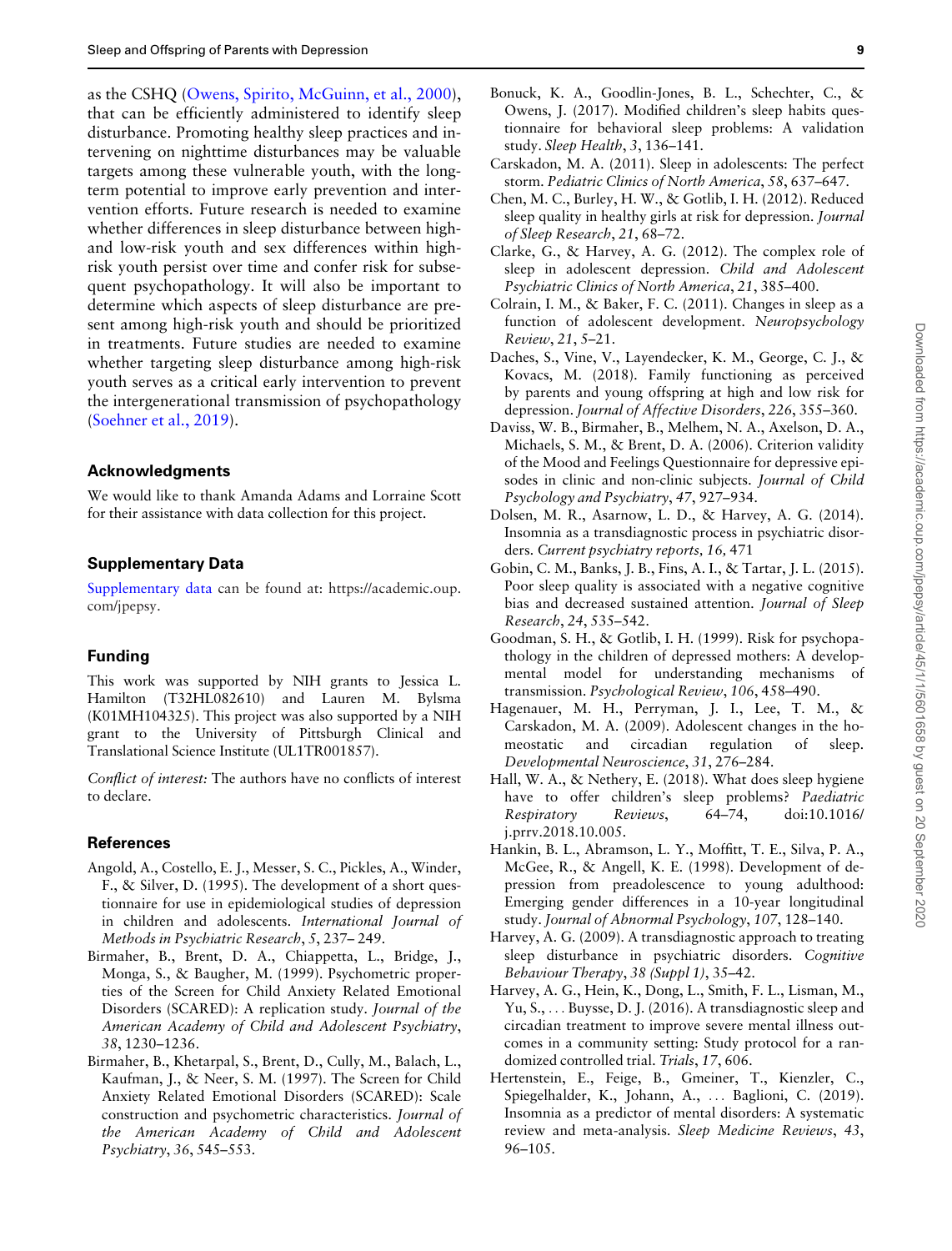- <span id="page-9-0"></span>Hirshkowitz, M., Whiton, K., Albert, S. M., Alessi, C., Bruni, O., DonCarlos, L., ... Ware, J. C. (2015). National Sleep Foundation's updated sleep duration recommendations: Final report. Sleep Health, 1, 233–243.
- Johnson, E. O., Roth, T., Schultz, L., & Breslau, N. (2006). Epidemiology of DSM-IV insomnia in adolescence: Lifetime prevalence, chronicity, and an emergent gender difference. Pediatrics, 117, e247–256.
- Kantermann, T., Sung, H., & Burgess, H. J. (2015). Comparing the Morningness-Eveningness Questionnaire and Munich ChronoType Questionnaire to the dim light melatonin onset. Journal of Biological Rhythms, 30, 449–453.
- Karazsia, B. T., & Berlin, K. S. (2018). Can a mediator moderate? Considering the role of time and change in the mediator-moderator distinction. Behaviour Therapy, 49, 12–20.
- Kaufman, J., Birmaher, B., Brent, D., Rao, U., Flynn, C., Moreci, P., ... Ryan, N. (1997). Schedule for affective disorders and schizophrenia for school-age children-resent and lifetime version (K-SADS-PL): Initial reliability and validity data. Journal of the American Academy of Child & Adolescent Psychiatry, 36, 980–988.
- Kopala-Sibley, D. C., Jelinek, C., Kessel, E. M., Frost, A., Allmann, A. E. S., & Klein, D. N. (2017). Parental depressive history, parenting styles, and child psychopathology over 6 years: The contribution of each parent's depressive history to the other's parenting styles. Development and Psychopathology, 29, 1469–1482.
- Kovacs, M., & Lopez-Duran, N. (2010). Prodromal symptoms and atypical affectivity as predictors of major depression in juveniles: Implications for prevention. Journal of Child Psychology and Psychiatry, 51, 472–496.
- Lieb, R., Isensee, B., Hofler, M., Pfister, H., & Wittchen, H.U. (2002). Parental major depression and the risk of depression and other mental disorders in offspring: A prospective-longitudinal community study. Archives of Geneneral Psychiatry, 59, 365–374.
- Liu, J.-W., Tu, Y.-K., Lai, Y.-F., Lee, H.-C., Tsai, P.-S., Chen, T.-J., ... Chiu, H.-Y. (2019). Associations between sleep disturbances and suicidal ideation, plans, and attempts in adolescents: A systematic review and metaanalysis. Sleep, 42, zsz054.
- Loechner, J., Starman, K., Galuschka, K., Tamm, J., Schulte-Korne, G., Rubel, J., & Platt, B. (2018). Preventing depression in the offspring of parents with depression: A systematic review and meta-analysis of randomized controlled trials. Clinical Psychology Review, 60, 1–14.
- Marco, C. A., Wolfson, A. R., Sparling, M., & Azuaje, A. (2011). Family socioeconomic status and sleep patterns of young adolescents. Behavioral Sleep Medicine, 10, 70–80.
- McMakin, D. L., & Alfano, C. A. (2015). Sleep and anxiety in late childhood and early adolescence. Current Opinion in Psychiatry, 28, 483–489.
- Muthén, L. K., & Muthén, B. O. (1998–2012). Mplus User's Guide: Statistical Analysis with Latent Variables (7th ed.). Los Angeles, CA: Muthén & Muthén.
- Owens, J. A., Spirito, A., & McGuinn, M. (2000). The Children's Sleep Habits Questionnaire (CSHQ): Psychometric properties of a survey instrument for schoolaged children. Sleep, 23, 1–1051.
- Owens, J. A., Spirito, A., McGuinn, M., & Nobile, C. (2000). Sleep habits and sleep disturbance in elementary school-aged children. Journal of Developmental & Behavioural Pediatrics, 21, 27–36.
- Palmer, C. A., & Alfano, C. A. (2017). Sleep and emotion regulation: An organizing, integrative review. Sleep Medicine Reviews, 31, 6–16.
- Petersen, A. C., Crockett, L., Richards, M., & Boxer, A. (1988). A self-report measure of pubertal status: Reliability, validity, and initial norms. Journal of Youth and Adolescence, 17, 117–133.
- Roberts, R. E., & Duong, H. T. (2014). The prospective association between sleep deprivation and depression among adolescents. Sleep, 37, 239–244.
- Ronnlund, H., Elovainio, M., Virtanen, I., Matomaki, J., & Lapinleimu, H. (2016). Poor parental sleep and the reported sleep quality of their children. Pediatrics, 137, e20153425.
- Sfärlea, A., Löchner, J., Neumüller, J., Asperud Thomsen, L., Starman, K., Salemink, E., ... Platt, B. (2019). Passing on the half-empty glass: A transgenerational study of interpretation biases in children at risk for depression and their parents with depression. Journal of Abnormal Psychology, 128, 151–161.
- Shirtcliff, E. A., Dahl, R. E., & Pollak, S. D. (2009). Pubertal development: Correspondence between hormonal and physical development. Child Development, 80, 327–337.
- Short, M. A., Gradisar, M., Wright, H., Lack, L. C., Dohnt, H., & Carskadon, M. A. (2011). Time for bed: parent-set bedtimes associated with improved sleep and daytime functioning in adolescents. Sleep, 34, 797–800.
- Silk, J. S., Shaw, D. S., Skuban, E. M., Oland, A. A., & Kovacs, M. (2006). Emotion regulation strategies in offspring of childhood-onset depressed mothers. Journal of Child Psychology and Psychiatry, 47, 69–78.
- Silk, J. S., Vanderbilt-Adriance, E., Shaw, D. S., Forbes, E. E., Whalen, D. J., Ryan, N. D., & Dahl, R. E. (2007). Resilience among children and adolescents at risk for depression: Mediation and moderation across social and neurobiological contexts. Dev Psychopathol, 19, 841–865.
- Soehner, A. M., Bertocci, M. A., Levenson, J. C., Goldstein, T. R., Rooks, B., Merranko, J., ... Birmaher, B. (2019). Longitudinal associations between sleep patterns and psychiatric symptom severity in high-risk and community comparison youth. Journal of American Academy of Child & Adolescent Psychiatry, 58, 608-617.
- Spitzer, R. L., Williams, J. B., Gibbon, M., & First, M. B. (1992). The structured clinical interview for DSM-III-R (SCID): I: History, rationale, and description. Archives of General Psychiatry, 49, 624–629.
- Walker, M. (2009). The role of sleep in cognition and emotion. Annals of the New York Academy of Sciences, 1156, 168–197.
- Weissman, M. M., Berry, O. O., Warner, V., Gameroff, M. J., Skipper, J., Talati, A., ... Wickramaratne, P. (2016). A 30-year study of 3 generations at high risk and low risk for depression. JAMA Psychiatry, 73, 970–977.
- Wheaton, A. G., Jones, S. E., Cooper, A. C., & Croft, J. B. (2018). Short sleep duration among middle school and